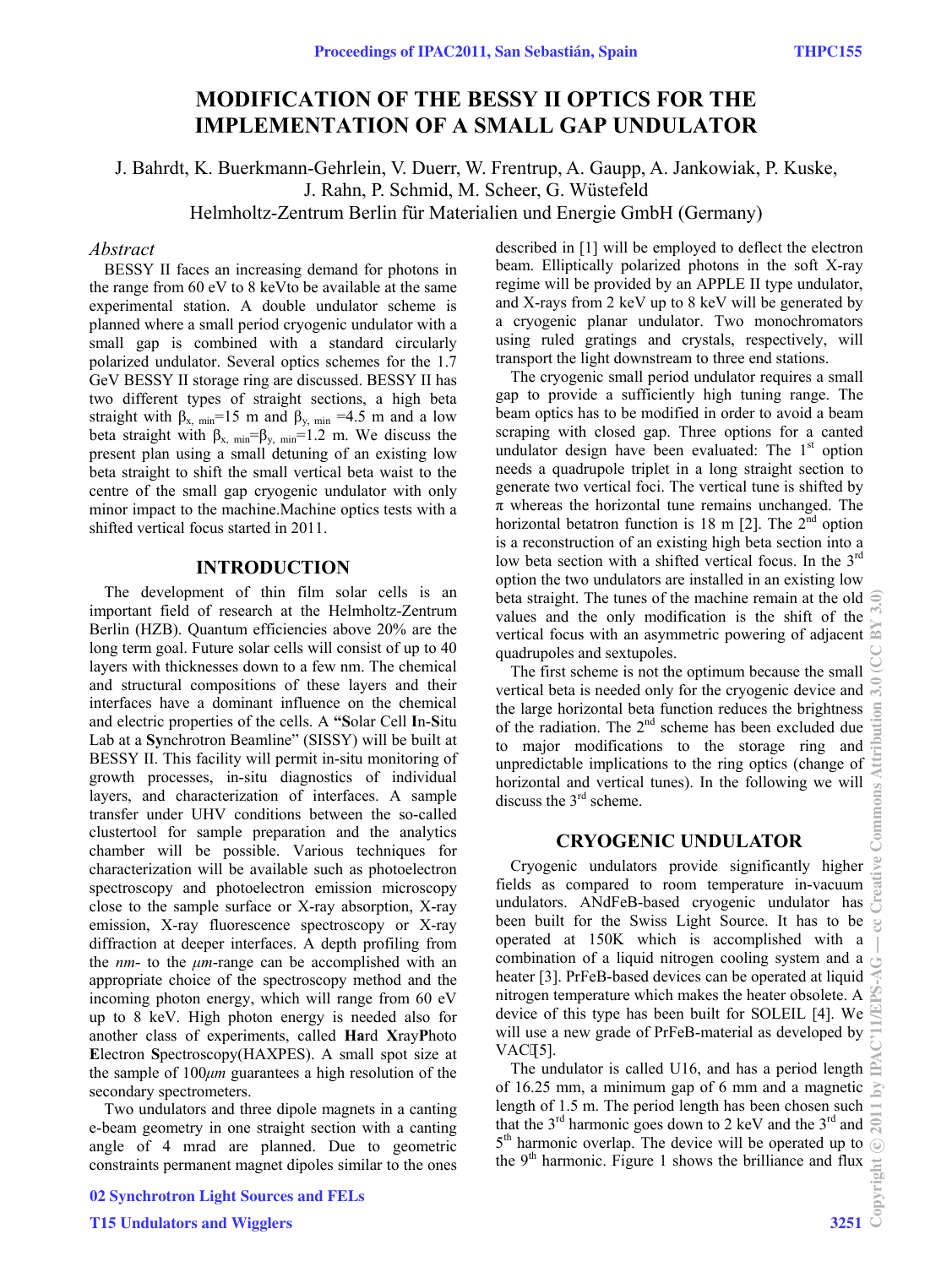of U16. At high energies a comparable flux can be achieved with a dedicated wiggler, a W91, with a period length of 91mm, 16 periods operated at a minimum gap of 11.0 mm. However, brilliance is much lower as compared to the U16 and the high heat load of 2.4 kWpresents a difficult problem for the beamline optics.



Figure 1: Brilliance (top) and flux (bottom) of a cryogenic undulator with a period length of 16.25mm and a total length of 1.5 m. The data are compared to existing devices and a hypothetical in-vacuum wiggler W-91. The fluxes of the W-91 and the SC-WLS are given for a horizontal angle of 1 mrad (vertically integrated).  $\frac{1}{2}$ An electron beam energy spread of 0.08% is included.

#### **TRACKING SIMULATIONS**

The linear beam optics in the modified straight is shown in Fig. 2. The modified optics has a minimum vertical beta of 1.2 m (measured). The better choice for a 1.5 m long undulator is a minimum beta of 0.75 m. However, the 1.2 m value is consistent with the value of the present optics, and leads to an only 10% larger beta function at the undulator edges. A moderate reduction of the beta function seems possible.

For the nominal vertical physical aperture of 11 mm in the other undulator chambers (assuming an ideal alignment of all existing ID-chambers and negligible fabrication errors) a cryogenic undulator with a length of 1.5 m does not reduce the vertical aperture. A collimator will be provided to avoid electron deposition in the magnets.

The modification is small and it is confined to the low beta straight. The working points of the optics stay unchanged. The minimum values of the beta functions are unchanged, only the locations of the minima are adjusted. The minimum of the vertical beta function is shifted longitudinally off center by 0.75m. There was no constraint on the minimum of the horizontal beta function.

The BESSY II optics is sometimes operated with a chromaticity of about  $+3$  in both planes. Because of a nonlinear chromatic tune shift, particles at -3% momentum deviations approach critical resonances. The chromatic tune shift measured with the present machine optics and compared with simulations of the modified optics is shown in Fig. 3.



Figure 2: Linear SISSYOptics functions, blue:  $β<sub>x</sub>$ , red:  $β<sub>y</sub>$ . The foci are moved by an asymmetric detuning of the upstream and downstream the quadrupoles. The small gap cryogenic undulator will be installed in the low vertical beta region and centered at position 15.75 m.



Figure 3: Chromatic tune shift of BESSY II measured at chromaticities of  $+0.7$  and  $+3$  (blue), and simulated at chromaticities of  $+3$  (red). The working point is indicated by the circle.

The measured nonlinear chromatic tune shift is not well modeled'by the optics simulation using harmonic sextupoles. But the critical range for negative momenta close to fractional tunes of 1/2 and 2/3 becomes apparent. The simulation is done with the cryogenic undulator, which has only a marginal effect on the chromatic tunes.

Figure 4 shows the survival plot for on-momentum particles over 1000 turns, and Higure 5 is the related plot of the frequency map.